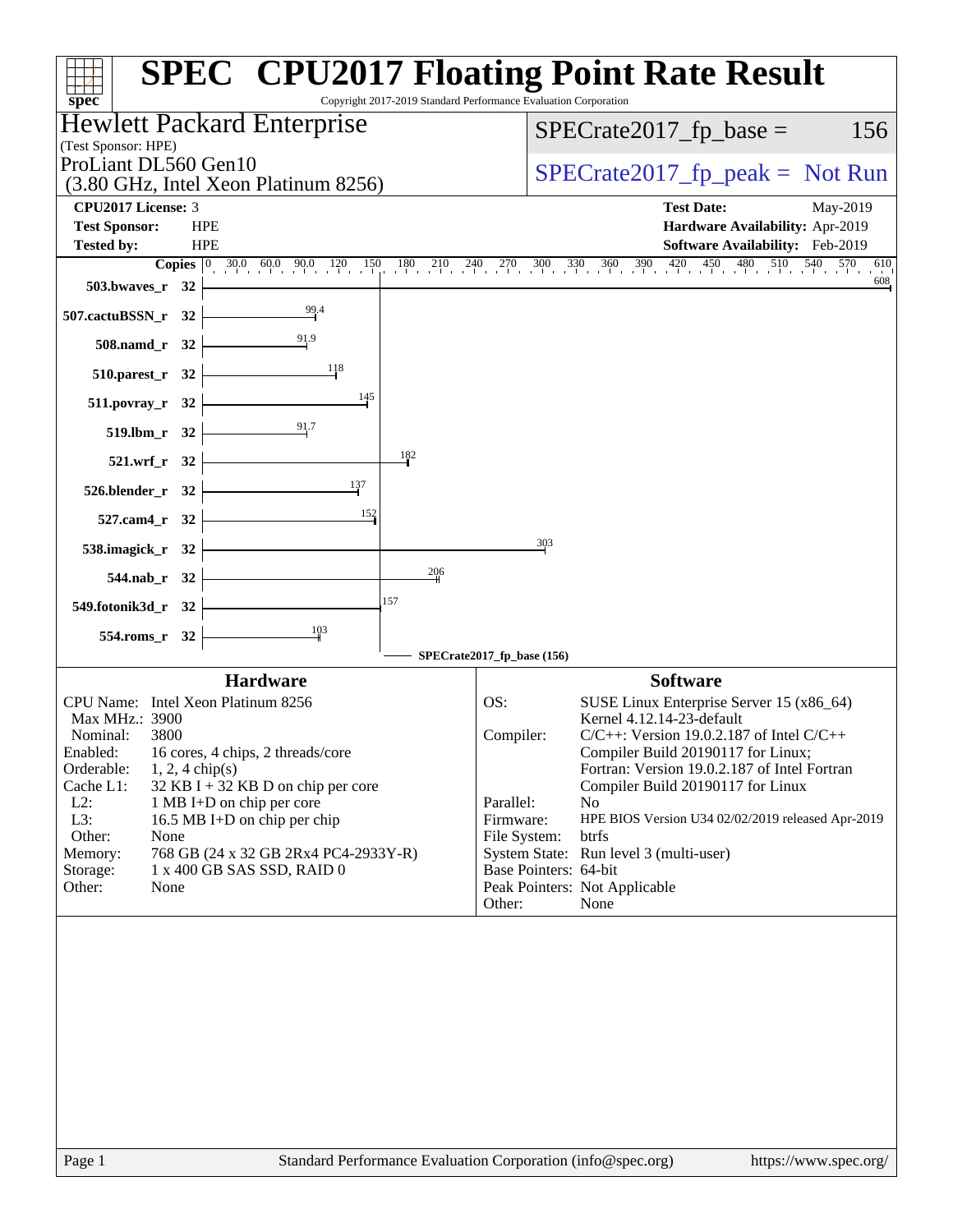# **[spec](http://www.spec.org/)**

## **[SPEC CPU2017 Floating Point Rate Result](http://www.spec.org/auto/cpu2017/Docs/result-fields.html#SPECCPU2017FloatingPointRateResult)**

Copyright 2017-2019 Standard Performance Evaluation Corporation

### Hewlett Packard Enterprise

(Test Sponsor: HPE)

 $SPECTate2017<sub>fr</sub> base = 156$ 

(3.80 GHz, Intel Xeon Platinum 8256)

ProLiant DL560 Gen10  $SPECrate2017$ \_fp\_peak = Not Run

**[CPU2017 License:](http://www.spec.org/auto/cpu2017/Docs/result-fields.html#CPU2017License)** 3 **[Test Date:](http://www.spec.org/auto/cpu2017/Docs/result-fields.html#TestDate)** May-2019 **[Test Sponsor:](http://www.spec.org/auto/cpu2017/Docs/result-fields.html#TestSponsor)** HPE **[Hardware Availability:](http://www.spec.org/auto/cpu2017/Docs/result-fields.html#HardwareAvailability)** Apr-2019 **[Tested by:](http://www.spec.org/auto/cpu2017/Docs/result-fields.html#Testedby)** HPE **[Software Availability:](http://www.spec.org/auto/cpu2017/Docs/result-fields.html#SoftwareAvailability)** Feb-2019

#### **[Results Table](http://www.spec.org/auto/cpu2017/Docs/result-fields.html#ResultsTable)**

|                                 |               | <b>Base</b>    |                |                |            |                |       | <b>Peak</b>   |                |              |                |              |                |              |
|---------------------------------|---------------|----------------|----------------|----------------|------------|----------------|-------|---------------|----------------|--------------|----------------|--------------|----------------|--------------|
| <b>Benchmark</b>                | <b>Copies</b> | <b>Seconds</b> | Ratio          | <b>Seconds</b> | Ratio      | <b>Seconds</b> | Ratio | <b>Copies</b> | <b>Seconds</b> | <b>Ratio</b> | <b>Seconds</b> | <b>Ratio</b> | <b>Seconds</b> | <b>Ratio</b> |
| 503.bwayes_r                    | 32            | 528            | 608            | 528            | 608        | 528            | 608   |               |                |              |                |              |                |              |
| 507.cactuBSSN r                 | 32            | 407            | 99.4           | 408            | 99.3       | 406            | 99.7  |               |                |              |                |              |                |              |
| $508$ .namd $r$                 | 32            | 330            | 92.2           | 331            | 91.7       | 331            | 91.9  |               |                |              |                |              |                |              |
| 510.parest_r                    | 32            | 710            | 118            | 712            | <b>118</b> | 714            | 117   |               |                |              |                |              |                |              |
| 511.povray_r                    | 32            | 516            | 145            | 514            | 145        | 516            | 145   |               |                |              |                |              |                |              |
| $519$ .lbm $r$                  | 32            | 368            | 91.7           | 368            | 91.8       | 368            | 91.7  |               |                |              |                |              |                |              |
| $521$ .wrf r                    | 32            | 398            | 180            | <u>395</u>     | 182        | 394            | 182   |               |                |              |                |              |                |              |
| 526.blender r                   | 32            | 355            | 137            | 355            | 137        | 355            | 137   |               |                |              |                |              |                |              |
| $527$ .cam $4r$                 | 32            | 366            | 153            | 368            | 152        | 370            | 151   |               |                |              |                |              |                |              |
| 538.imagick_r                   | 32            | 263            | 303            | 263            | 303        | 263            | 302   |               |                |              |                |              |                |              |
| $544$ .nab_r                    | 32            | 258            | 209            | <u>261</u>     | 206        | 261            | 206   |               |                |              |                |              |                |              |
| 549.fotonik3d r                 | 32            | 792            | 157            | 795            | 157        | 793            | 157   |               |                |              |                |              |                |              |
| $554$ .roms_r                   | 32            | 497            | 102            | <u>492</u>     | 103        | 490            | 104   |               |                |              |                |              |                |              |
| $SPECrate2017$ fp base =<br>156 |               |                |                |                |            |                |       |               |                |              |                |              |                |              |
| $SPECrate2017$ fp peak =        |               |                | <b>Not Run</b> |                |            |                |       |               |                |              |                |              |                |              |

Results appear in the [order in which they were run.](http://www.spec.org/auto/cpu2017/Docs/result-fields.html#RunOrder) Bold underlined text [indicates a median measurement.](http://www.spec.org/auto/cpu2017/Docs/result-fields.html#Median)

### **[Submit Notes](http://www.spec.org/auto/cpu2017/Docs/result-fields.html#SubmitNotes)**

 The numactl mechanism was used to bind copies to processors. The config file option 'submit' was used to generate numactl commands to bind each copy to a specific processor. For details, please see the config file.

## **[Operating System Notes](http://www.spec.org/auto/cpu2017/Docs/result-fields.html#OperatingSystemNotes)**

 Stack size set to unlimited using "ulimit -s unlimited" Transparent Huge Pages enabled by default Prior to runcpu invocation Filesystem page cache synced and cleared with: sync; echo 3 > /proc/sys/vm/drop\_caches runcpu command invoked through numactl i.e.: numactl --interleave=all runcpu <etc>

## **[General Notes](http://www.spec.org/auto/cpu2017/Docs/result-fields.html#GeneralNotes)**

Environment variables set by runcpu before the start of the run: LD\_LIBRARY\_PATH = "/home/cpu2017\_u2/lib/ia32:/home/cpu2017\_u2/lib/intel64"

 Binaries compiled on a system with 1x Intel Core i9-7900X CPU + 32GB RAM memory using Redhat Enterprise Linux 7.5 NA: The test sponsor attests, as of date of publication, that CVE-2017-5754 (Meltdown) is mitigated in the system as tested and documented.

**(Continued on next page)**

| Page 2<br>Standard Performance Evaluation Corporation (info@spec.org) | https://www.spec.org/ |
|-----------------------------------------------------------------------|-----------------------|
|-----------------------------------------------------------------------|-----------------------|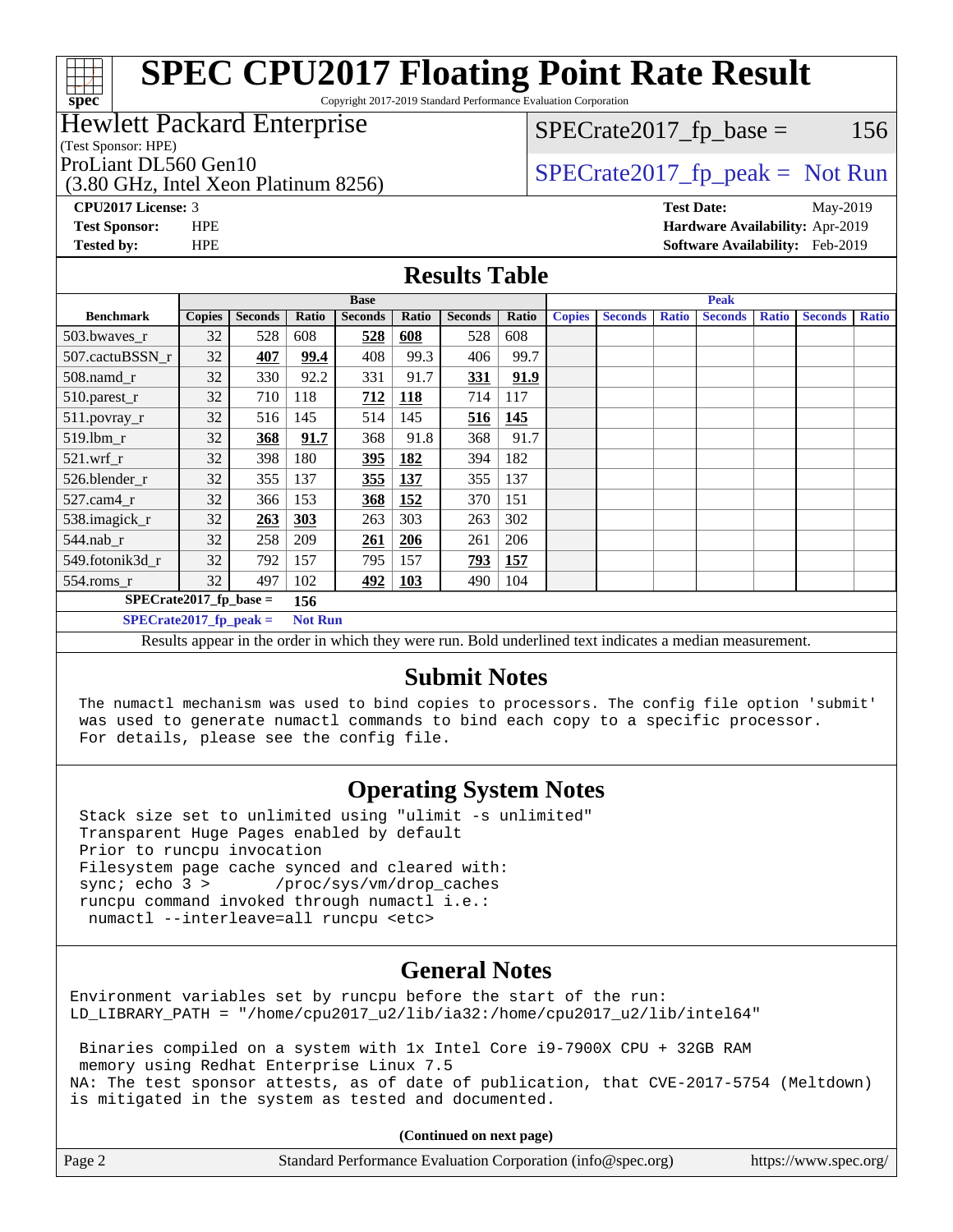Copyright 2017-2019 Standard Performance Evaluation Corporation

#### Hewlett Packard Enterprise

(3.80 GHz, Intel Xeon Platinum 8256)

(Test Sponsor: HPE)

 $SPECTate2017<sub>fr</sub> base = 156$ 

ProLiant DL560 Gen10  $SPECrate2017$  fp\_peak = Not Run

**[spec](http://www.spec.org/)**

**[Tested by:](http://www.spec.org/auto/cpu2017/Docs/result-fields.html#Testedby)** HPE **[Software Availability:](http://www.spec.org/auto/cpu2017/Docs/result-fields.html#SoftwareAvailability)** Feb-2019

**[CPU2017 License:](http://www.spec.org/auto/cpu2017/Docs/result-fields.html#CPU2017License)** 3 **[Test Date:](http://www.spec.org/auto/cpu2017/Docs/result-fields.html#TestDate)** May-2019 **[Test Sponsor:](http://www.spec.org/auto/cpu2017/Docs/result-fields.html#TestSponsor)** HPE **[Hardware Availability:](http://www.spec.org/auto/cpu2017/Docs/result-fields.html#HardwareAvailability)** Apr-2019

#### **[General Notes \(Continued\)](http://www.spec.org/auto/cpu2017/Docs/result-fields.html#GeneralNotes)**

Yes: The test sponsor attests, as of date of publication, that CVE-2017-5753 (Spectre variant 1) is mitigated in the system as tested and documented. Yes: The test sponsor attests, as of date of publication, that CVE-2017-5715 (Spectre variant 2) is mitigated in the system as tested and documented.

### **[Platform Notes](http://www.spec.org/auto/cpu2017/Docs/result-fields.html#PlatformNotes)**

Page 3 Standard Performance Evaluation Corporation [\(info@spec.org\)](mailto:info@spec.org) <https://www.spec.org/> BIOS Configuration: Thermal Configuration set to Maximum Cooling Memory Patrol Scrubbing set to Disabled LLC Prefetch set to Enabled LLC Dead Line Allocation set to Disabled Enhanced Processor Performance set to Enabled Workload Profile set to General Throughput Compute Workload Profile set to Custom Energy/Performance Bias set to Balanced Performance Advanced Memory Protection set to Advanced ECC Sysinfo program /home/cpu2017\_u2/bin/sysinfo Rev: r5974 of 2018-05-19 9bcde8f2999c33d61f64985e45859ea9 running on linux-erfc Thu May 9 10:43:29 2019 SUT (System Under Test) info as seen by some common utilities. For more information on this section, see <https://www.spec.org/cpu2017/Docs/config.html#sysinfo> From /proc/cpuinfo model name : Intel(R) Xeon(R) Platinum 8256 CPU @ 3.80GHz 4 "physical id"s (chips) 32 "processors" cores, siblings (Caution: counting these is hw and system dependent. The following excerpts from /proc/cpuinfo might not be reliable. Use with caution.) cpu cores : 4 siblings : 8 physical 0: cores 2 5 9 13 physical 1: cores 2 5 9 13 physical 2: cores 5 8 9 13 physical 3: cores 2 5 9 13 From lscpu: Architecture: x86\_64 CPU op-mode(s): 32-bit, 64-bit Byte Order: Little Endian  $CPU(s):$  32 On-line CPU(s) list: 0-31 Thread(s) per core: 2 Core(s) per socket: 4 **(Continued on next page)**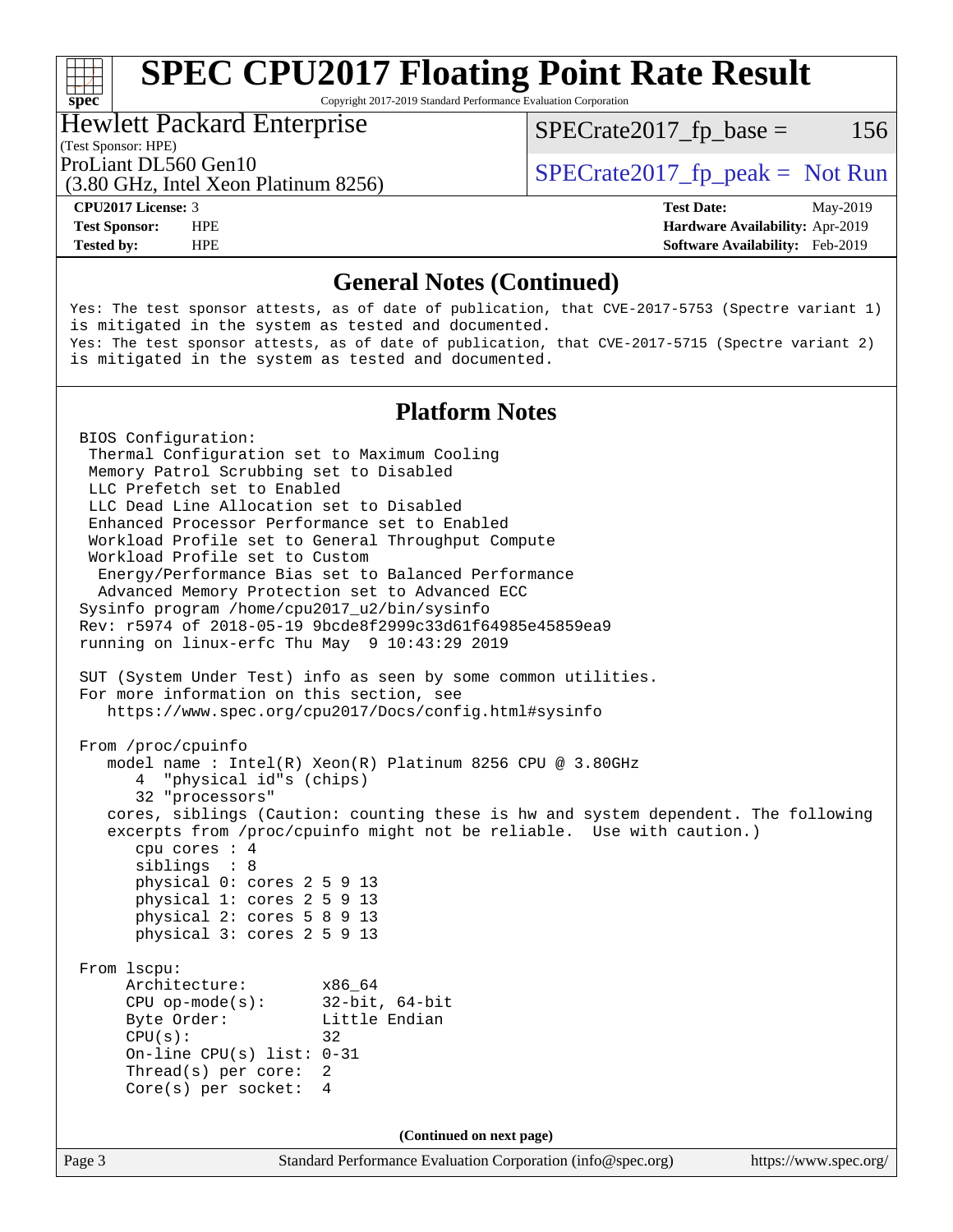# **[spec](http://www.spec.org/)**

## **[SPEC CPU2017 Floating Point Rate Result](http://www.spec.org/auto/cpu2017/Docs/result-fields.html#SPECCPU2017FloatingPointRateResult)**

Copyright 2017-2019 Standard Performance Evaluation Corporation

## Hewlett Packard Enterprise

 $SPECTate2017_fp\_base = 156$ 

(Test Sponsor: HPE)

ProLiant DL560 Gen10<br>(3.80 GHz, Intel Xeon Platinum 8256) [SPECrate2017\\_fp\\_peak =](http://www.spec.org/auto/cpu2017/Docs/result-fields.html#SPECrate2017fppeak) Not Run

## (3.80 GHz, Intel Xeon Platinum 8256)

**[CPU2017 License:](http://www.spec.org/auto/cpu2017/Docs/result-fields.html#CPU2017License)** 3 **[Test Date:](http://www.spec.org/auto/cpu2017/Docs/result-fields.html#TestDate)** May-2019 **[Test Sponsor:](http://www.spec.org/auto/cpu2017/Docs/result-fields.html#TestSponsor)** HPE **[Hardware Availability:](http://www.spec.org/auto/cpu2017/Docs/result-fields.html#HardwareAvailability)** Apr-2019 **[Tested by:](http://www.spec.org/auto/cpu2017/Docs/result-fields.html#Testedby)** HPE **[Software Availability:](http://www.spec.org/auto/cpu2017/Docs/result-fields.html#SoftwareAvailability)** Feb-2019

#### **[Platform Notes \(Continued\)](http://www.spec.org/auto/cpu2017/Docs/result-fields.html#PlatformNotes)**

| Socket(s):                 | 4                                                                                                                                                                          |
|----------------------------|----------------------------------------------------------------------------------------------------------------------------------------------------------------------------|
| NUMA $node(s):$            | 8                                                                                                                                                                          |
| Vendor ID:                 | GenuineIntel                                                                                                                                                               |
| CPU family:                | 6                                                                                                                                                                          |
| Model:<br>Model name:      | 85                                                                                                                                                                         |
| Stepping:                  | $Intel(R) Xeon(R) Platinum 8256 CPU @ 3.80GHz$<br>6                                                                                                                        |
| CPU MHz:                   | 3800.000                                                                                                                                                                   |
| BogoMIPS:                  | 7600.00                                                                                                                                                                    |
| Virtualization:            | $VT - x$                                                                                                                                                                   |
| L1d cache:                 | 32K                                                                                                                                                                        |
| Lli cache:                 | 32K                                                                                                                                                                        |
| $L2$ cache:                | 1024K                                                                                                                                                                      |
| L3 cache:                  | 16896K                                                                                                                                                                     |
| NUMA node0 CPU(s):         | 0, 1, 16, 17                                                                                                                                                               |
| NUMA nodel $CPU(s):$       | 2, 3, 18, 19                                                                                                                                                               |
| NUMA node2 CPU(s):         | 4, 5, 20, 21                                                                                                                                                               |
| NUMA $node3$ $CPU(s)$ :    | 6, 7, 22, 23                                                                                                                                                               |
| NUMA $node4$ $CPU(s):$     | 10, 11, 26, 27                                                                                                                                                             |
| NUMA node5 CPU(s):         | 8, 9, 24, 25                                                                                                                                                               |
| NUMA $node6$ $CPU(s):$     | 12, 13, 28, 29                                                                                                                                                             |
| NUMA node7 CPU(s):         | 14, 15, 30, 31                                                                                                                                                             |
| Flaqs:                     | fpu vme de pse tsc msr pae mce cx8 apic sep mtrr pge mca cmov                                                                                                              |
|                            | pat pse36 clflush dts acpi mmx fxsr sse sse2 ss ht tm pbe syscall nx pdpelgb rdtscp                                                                                        |
|                            | lm constant_tsc art arch_perfmon pebs bts rep_good nopl xtopology nonstop_tsc cpuid<br>aperfmperf tsc_known_freq pni pclmulqdq dtes64 monitor ds_cpl vmx smx est tm2 ssse3 |
|                            | sdbg fma cx16 xtpr pdcm pcid dca sse4_1 sse4_2 x2apic movbe popcnt                                                                                                         |
|                            | tsc_deadline_timer aes xsave avx f16c rdrand lahf_lm abm 3dnowprefetch cpuid_fault                                                                                         |
|                            | epb cat_13 cdp_13 invpcid_single intel_ppin mba tpr_shadow vnmi flexpriority ept                                                                                           |
|                            | vpid fsgsbase tsc_adjust bmil hle avx2 smep bmi2 erms invpcid rtm cqm mpx rdt_a                                                                                            |
|                            | avx512f avx512dq rdseed adx smap clflushopt clwb intel_pt avx512cd avx512bw avx512vl                                                                                       |
|                            | xsaveopt xsavec xgetbvl xsaves cqm_llc cqm_occup_llc cqm_mbm_total cqm_mbm_local                                                                                           |
|                            | ibpb ibrs stibp dtherm ida arat pln pts pku ospke avx512_vnni arch_capabilities ssbd                                                                                       |
|                            |                                                                                                                                                                            |
| /proc/cpuinfo cache data   |                                                                                                                                                                            |
| cache size : $16896$ KB    |                                                                                                                                                                            |
|                            |                                                                                                                                                                            |
| physical chip.             | From numactl --hardware WARNING: a numactl 'node' might or might not correspond to a                                                                                       |
| $available: 8 nodes (0-7)$ |                                                                                                                                                                            |
| node 0 cpus: 0 1 16 17     |                                                                                                                                                                            |
| node 0 size: 96352 MB      |                                                                                                                                                                            |
| node 0 free: 96157 MB      |                                                                                                                                                                            |
| node 1 cpus: 2 3 18 19     |                                                                                                                                                                            |
| node 1 size: 96738 MB      |                                                                                                                                                                            |
| node 1 free: 96615 MB      |                                                                                                                                                                            |
| node 2 cpus: 4 5 20 21     |                                                                                                                                                                            |
|                            |                                                                                                                                                                            |
|                            | (Continued on next page)                                                                                                                                                   |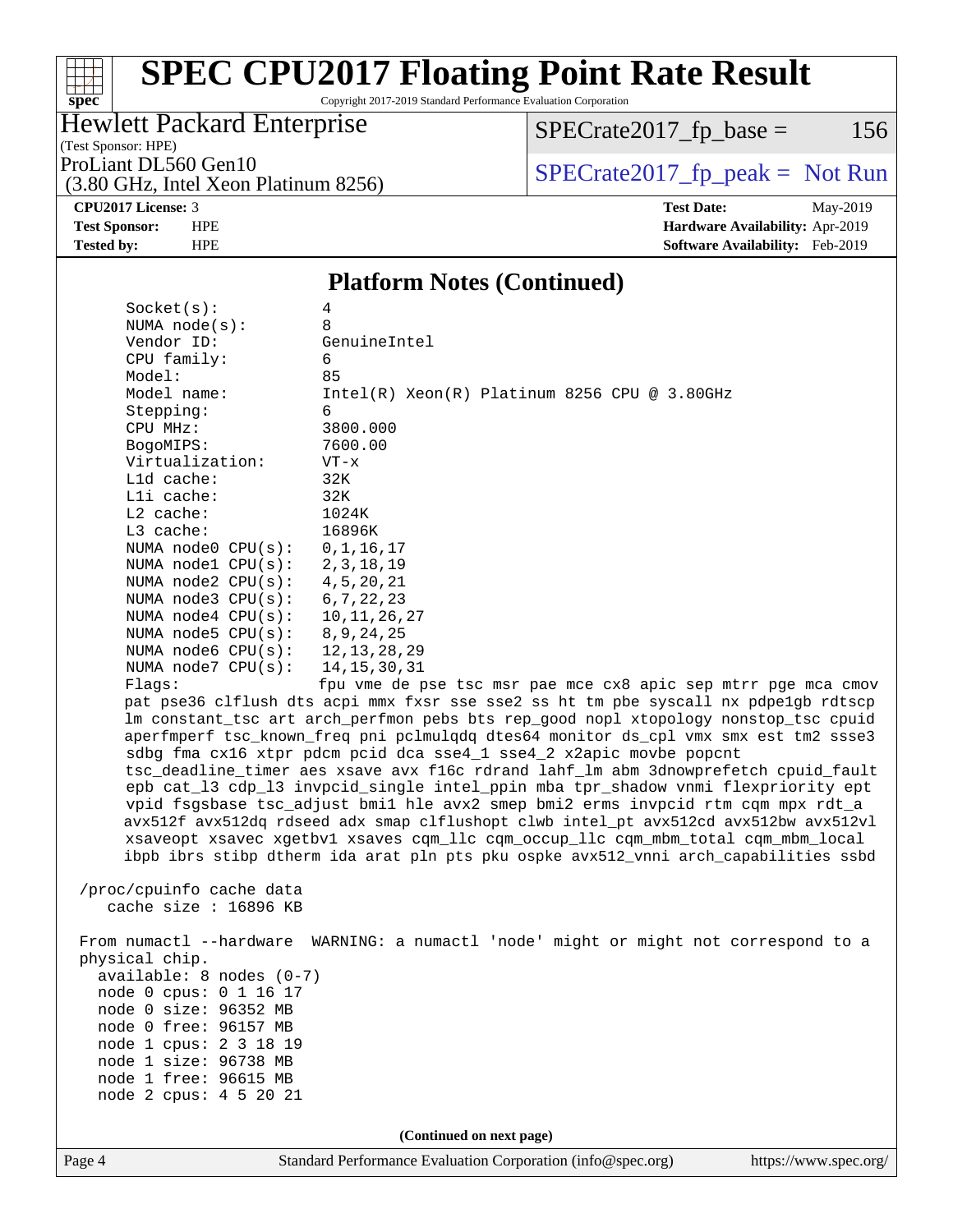# **[spec](http://www.spec.org/)**<sup>®</sup>

## **[SPEC CPU2017 Floating Point Rate Result](http://www.spec.org/auto/cpu2017/Docs/result-fields.html#SPECCPU2017FloatingPointRateResult)**

Copyright 2017-2019 Standard Performance Evaluation Corporation

## Hewlett Packard Enterprise

(Test Sponsor: HPE)

(3.80 GHz, Intel Xeon Platinum 8256)

 $SPECTate2017<sub>fr</sub> base = 156$ 

ProLiant DL560 Gen10  $SPECrate2017$  fp\_peak = Not Run

**[CPU2017 License:](http://www.spec.org/auto/cpu2017/Docs/result-fields.html#CPU2017License)** 3 **[Test Date:](http://www.spec.org/auto/cpu2017/Docs/result-fields.html#TestDate)** May-2019 **[Test Sponsor:](http://www.spec.org/auto/cpu2017/Docs/result-fields.html#TestSponsor)** HPE **[Hardware Availability:](http://www.spec.org/auto/cpu2017/Docs/result-fields.html#HardwareAvailability)** Apr-2019 **[Tested by:](http://www.spec.org/auto/cpu2017/Docs/result-fields.html#Testedby)** HPE **[Software Availability:](http://www.spec.org/auto/cpu2017/Docs/result-fields.html#SoftwareAvailability)** Feb-2019

#### **[Platform Notes \(Continued\)](http://www.spec.org/auto/cpu2017/Docs/result-fields.html#PlatformNotes)** node 2 size: 96767 MB node 2 free: 96662 MB node 3 cpus: 6 7 22 23 node 3 size: 96767 MB node 3 free: 96659 MB node 4 cpus: 10 11 26 27 node 4 size: 96767 MB node 4 free: 96671 MB node 5 cpus: 8 9 24 25 node 5 size: 96767 MB node 5 free: 96670 MB node 6 cpus: 12 13 28 29 node 6 size: 96767 MB node 6 free: 96662 MB node 7 cpus: 14 15 30 31 node 7 size: 96766 MB node 7 free: 96656 MB node distances: node 0 1 2 3 4 5 6 7 0: 10 21 31 31 31 31 31 31 1: 21 10 31 31 31 31 31 31 2: 31 31 10 21 31 31 31 31 3: 31 31 21 10 31 31 31 31 4: 31 31 31 31 10 21 31 31 5: 31 31 31 31 21 10 31 31 6: 31 31 31 31 31 31 10 21 7: 31 31 31 31 31 31 21 10 From /proc/meminfo MemTotal: 792261508 kB HugePages\_Total: 0 Hugepagesize: 2048 kB From /etc/\*release\* /etc/\*version\* os-release: NAME="SLES" VERSION="15" VERSION\_ID="15" PRETTY\_NAME="SUSE Linux Enterprise Server 15" ID="sles" ID\_LIKE="suse" ANSI\_COLOR="0;32" CPE\_NAME="cpe:/o:suse:sles:15" uname -a: Linux linux-erfc 4.12.14-23-default #1 SMP Tue May 29 21:04:44 UTC 2018 (cd0437b) x86\_64 x86\_64 x86\_64 GNU/Linux **(Continued on next page)**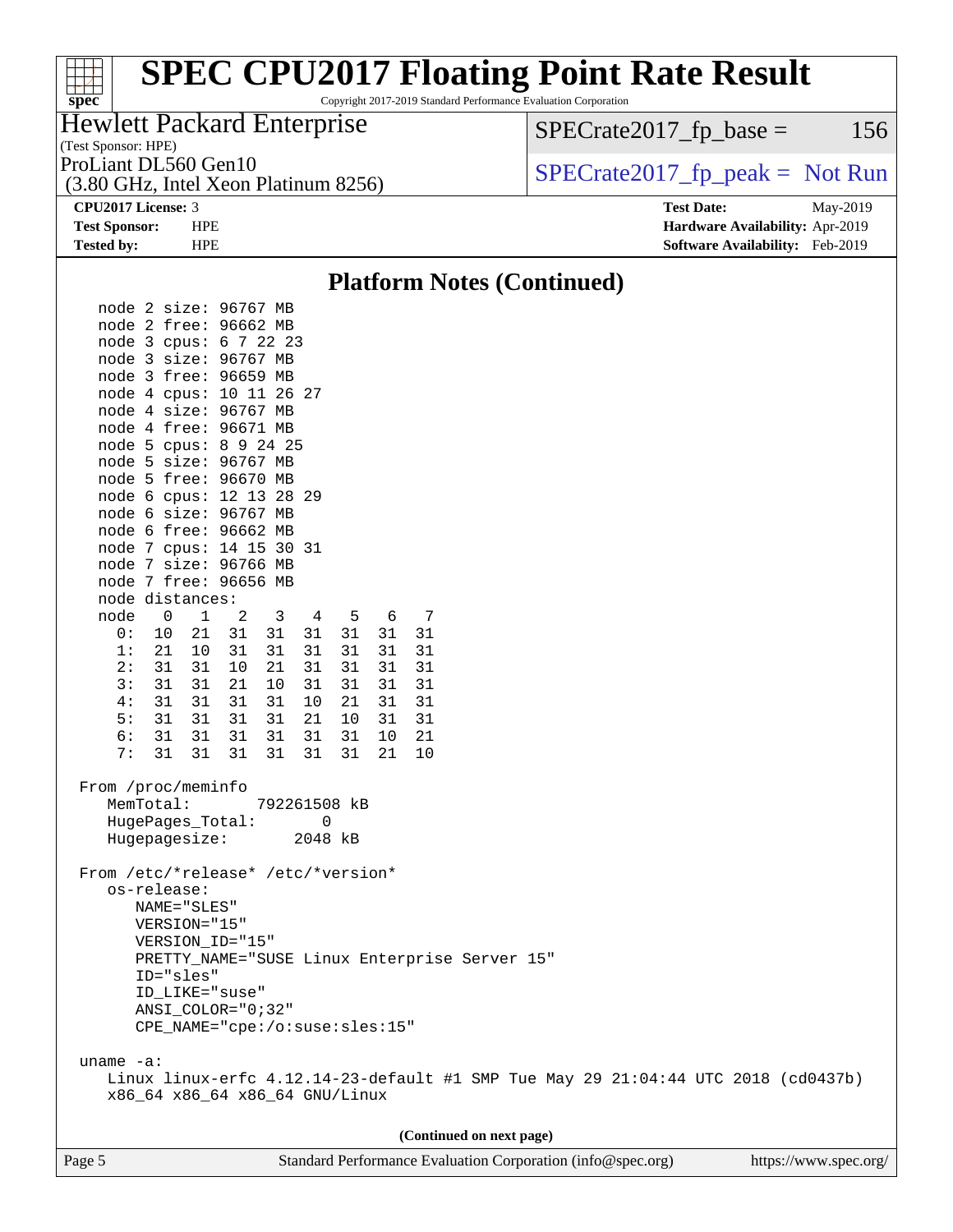#### **[spec](http://www.spec.org/) [SPEC CPU2017 Floating Point Rate Result](http://www.spec.org/auto/cpu2017/Docs/result-fields.html#SPECCPU2017FloatingPointRateResult)** Copyright 2017-2019 Standard Performance Evaluation Corporation Hewlett Packard Enterprise  $SPECTate2017<sub>fr</sub> base = 156$

(Test Sponsor: HPE)

ProLiant DL560 Gen10<br>  $SPECTA 8256$ <br>  $SPECTA 82017<sub>rfp</sub> peak = Not Run$ 

(3.80 GHz, Intel Xeon Platinum 8256)

**[CPU2017 License:](http://www.spec.org/auto/cpu2017/Docs/result-fields.html#CPU2017License)** 3 **[Test Date:](http://www.spec.org/auto/cpu2017/Docs/result-fields.html#TestDate)** May-2019 **[Test Sponsor:](http://www.spec.org/auto/cpu2017/Docs/result-fields.html#TestSponsor)** HPE **[Hardware Availability:](http://www.spec.org/auto/cpu2017/Docs/result-fields.html#HardwareAvailability)** Apr-2019 **[Tested by:](http://www.spec.org/auto/cpu2017/Docs/result-fields.html#Testedby)** HPE **[Software Availability:](http://www.spec.org/auto/cpu2017/Docs/result-fields.html#SoftwareAvailability)** Feb-2019

## **[Platform Notes \(Continued\)](http://www.spec.org/auto/cpu2017/Docs/result-fields.html#PlatformNotes)**

Kernel self-reported vulnerability status:

 CVE-2017-5754 (Meltdown): Not affected CVE-2017-5753 (Spectre variant 1): Mitigation: \_\_user pointer sanitization CVE-2017-5715 (Spectre variant 2): Mitigation: Indirect Branch Restricted Speculation, IBPB, IBRS\_FW

run-level 3 May 9 10:41

 SPEC is set to: /home/cpu2017\_u2 Filesystem Type Size Used Avail Use% Mounted on /dev/sda2 btrfs 371G 106G 265G 29% /home

 Additional information from dmidecode follows. WARNING: Use caution when you interpret this section. The 'dmidecode' program reads system data which is "intended to allow hardware to be accurately determined", but the intent may not be met, as there are frequent changes to hardware, firmware, and the "DMTF SMBIOS" standard. BIOS HPE U34 02/02/2019 Memory: 24x UNKNOWN NOT AVAILABLE

24x UNKNOWN NOT AVAILABLE 32 GB 2 rank 2933

(End of data from sysinfo program)

## **[Compiler Version Notes](http://www.spec.org/auto/cpu2017/Docs/result-fields.html#CompilerVersionNotes)**

| Page 6 | Standard Performance Evaluation Corporation (info@spec.org)                                                                                                                                                           | https://www.spec.org/ |
|--------|-----------------------------------------------------------------------------------------------------------------------------------------------------------------------------------------------------------------------|-----------------------|
|        | (Continued on next page)                                                                                                                                                                                              |                       |
|        | CC $511.$ povray r(base) 526.blender r(base)                                                                                                                                                                          |                       |
|        | Intel(R) $C++$ Intel(R) 64 Compiler for applications running on Intel(R) 64,<br>Version 19.0.2.187 Build 20190117<br>Copyright (C) 1985-2019 Intel Corporation. All rights reserved.                                  |                       |
|        | CXXC 508. namd $r(base)$ 510. parest $r(base)$                                                                                                                                                                        |                       |
|        | Intel(R) C Intel(R) 64 Compiler for applications running on Intel(R) 64,<br>Version 19.0.2.187 Build 20190117<br>Copyright (C) 1985-2019 Intel Corporation. All rights reserved.<br>--------------------------------- |                       |
|        | CC 519.1bm $r(base)$ 538.imagick $r(base)$ 544.nab $r(base)$                                                                                                                                                          |                       |
|        |                                                                                                                                                                                                                       |                       |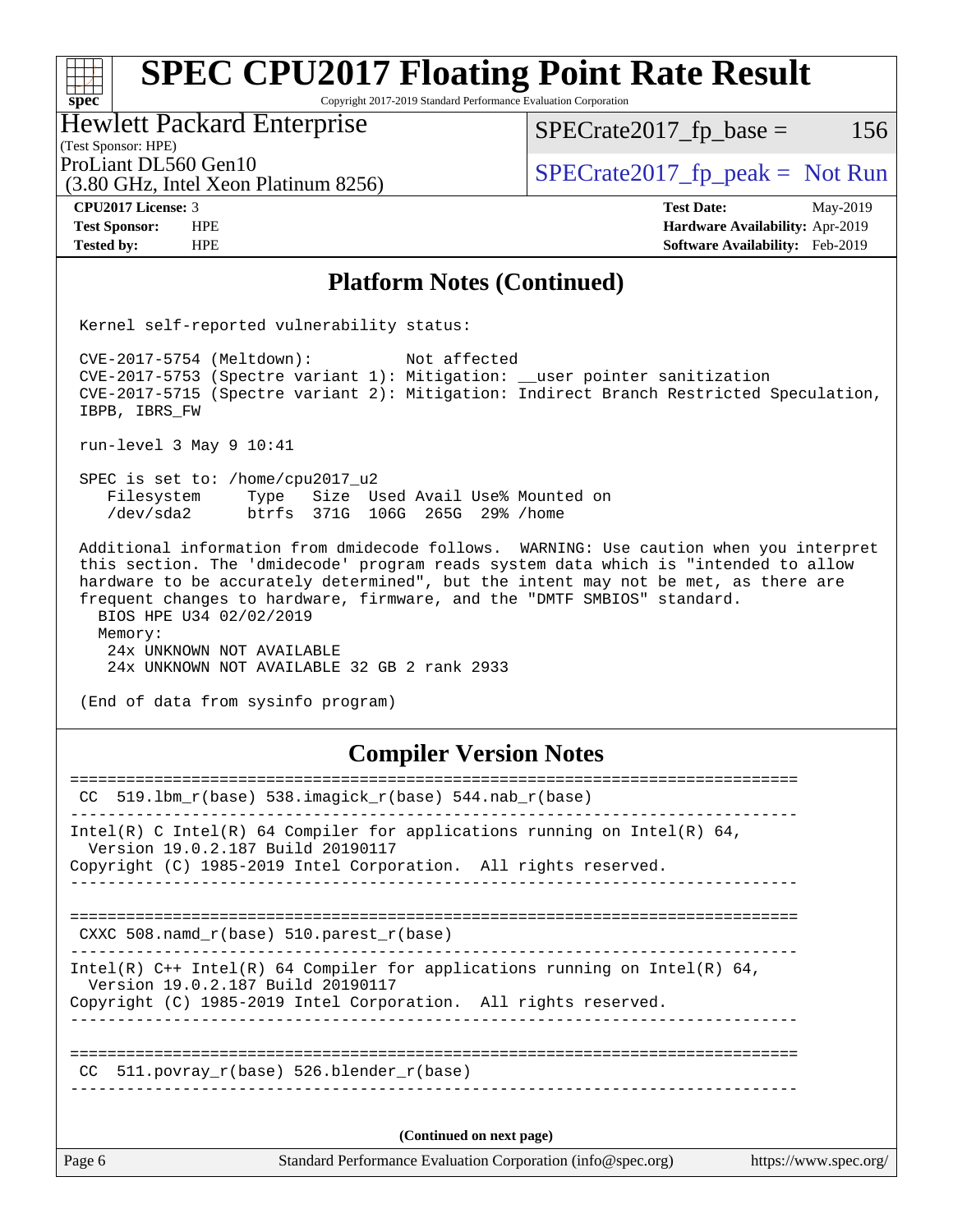

Copyright 2017-2019 Standard Performance Evaluation Corporation

Hewlett Packard Enterprise

(3.80 GHz, Intel Xeon Platinum 8256)

 $SPECrate2017_fp\_base = 156$ 

(Test Sponsor: HPE)

ProLiant DL560 Gen10<br>  $SPECTR 2017$  Spectrate 2017 fp\_peak = Not Run

**[CPU2017 License:](http://www.spec.org/auto/cpu2017/Docs/result-fields.html#CPU2017License)** 3 **[Test Date:](http://www.spec.org/auto/cpu2017/Docs/result-fields.html#TestDate)** May-2019 **[Test Sponsor:](http://www.spec.org/auto/cpu2017/Docs/result-fields.html#TestSponsor)** HPE **[Hardware Availability:](http://www.spec.org/auto/cpu2017/Docs/result-fields.html#HardwareAvailability)** Apr-2019 **[Tested by:](http://www.spec.org/auto/cpu2017/Docs/result-fields.html#Testedby)** HPE **[Software Availability:](http://www.spec.org/auto/cpu2017/Docs/result-fields.html#SoftwareAvailability)** Feb-2019

### **[Compiler Version Notes \(Continued\)](http://www.spec.org/auto/cpu2017/Docs/result-fields.html#CompilerVersionNotes)**

| Intel(R) $C++$ Intel(R) 64 Compiler for applications running on Intel(R) 64,<br>Version 19.0.2.187 Build 20190117<br>Copyright (C) 1985-2019 Intel Corporation. All rights reserved.<br>Intel(R) C Intel(R) 64 Compiler for applications running on Intel(R) 64,<br>Version 19.0.2.187 Build 20190117 |
|-------------------------------------------------------------------------------------------------------------------------------------------------------------------------------------------------------------------------------------------------------------------------------------------------------|
| Copyright (C) 1985-2019 Intel Corporation. All rights reserved.<br>---------------------                                                                                                                                                                                                              |
|                                                                                                                                                                                                                                                                                                       |
| FC 507.cactuBSSN r(base)                                                                                                                                                                                                                                                                              |
| Intel(R) $C++$ Intel(R) 64 Compiler for applications running on Intel(R) 64,<br>Version 19.0.2.187 Build 20190117                                                                                                                                                                                     |
| Copyright (C) 1985-2019 Intel Corporation. All rights reserved.<br>Intel(R) C Intel(R) 64 Compiler for applications running on Intel(R) 64,<br>Version 19.0.2.187 Build 20190117                                                                                                                      |
| Copyright (C) 1985-2019 Intel Corporation. All rights reserved.<br>$Intel(R)$ Fortran Intel(R) 64 Compiler for applications running on Intel(R)<br>64, Version 19.0.2.187 Build 20190117                                                                                                              |
| Copyright (C) 1985-2019 Intel Corporation. All rights reserved.                                                                                                                                                                                                                                       |
|                                                                                                                                                                                                                                                                                                       |
| FC 503.bwaves_r(base) 549.fotonik3d_r(base) 554.roms_r(base)                                                                                                                                                                                                                                          |
| $Intel(R)$ Fortran Intel(R) 64 Compiler for applications running on Intel(R)<br>64, Version 19.0.2.187 Build 20190117                                                                                                                                                                                 |
| Copyright (C) 1985-2019 Intel Corporation. All rights reserved.                                                                                                                                                                                                                                       |
|                                                                                                                                                                                                                                                                                                       |
| $CC$ 521.wrf_ $r(base)$ 527.cam4_ $r(base)$                                                                                                                                                                                                                                                           |
| $Intel(R)$ Fortran Intel(R) 64 Compiler for applications running on Intel(R)<br>64, Version 19.0.2.187 Build 20190117                                                                                                                                                                                 |
| Copyright (C) 1985-2019 Intel Corporation. All rights reserved.<br>Intel(R) C Intel(R) 64 Compiler for applications running on Intel(R) 64,<br>Version 19.0.2.187 Build 20190117                                                                                                                      |
| Copyright (C) 1985-2019 Intel Corporation. All rights reserved.                                                                                                                                                                                                                                       |
|                                                                                                                                                                                                                                                                                                       |

## **[Base Compiler Invocation](http://www.spec.org/auto/cpu2017/Docs/result-fields.html#BaseCompilerInvocation)**

[C benchmarks](http://www.spec.org/auto/cpu2017/Docs/result-fields.html#Cbenchmarks):

[icc -m64 -std=c11](http://www.spec.org/cpu2017/results/res2019q3/cpu2017-20190625-15741.flags.html#user_CCbase_intel_icc_64bit_c11_33ee0cdaae7deeeab2a9725423ba97205ce30f63b9926c2519791662299b76a0318f32ddfffdc46587804de3178b4f9328c46fa7c2b0cd779d7a61945c91cd35)

**(Continued on next page)**

Page 7 Standard Performance Evaluation Corporation [\(info@spec.org\)](mailto:info@spec.org) <https://www.spec.org/>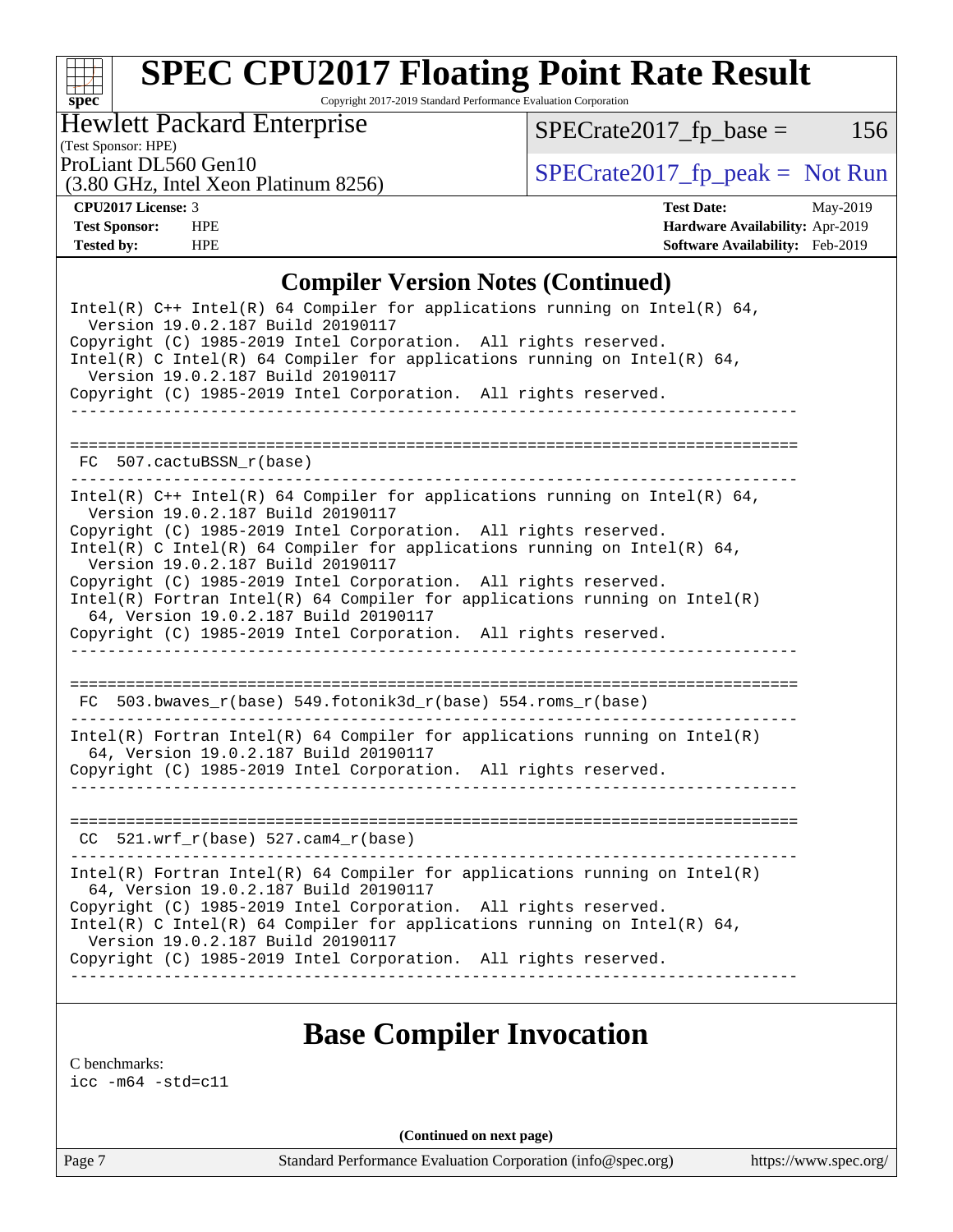

Copyright 2017-2019 Standard Performance Evaluation Corporation

Hewlett Packard Enterprise

(Test Sponsor: HPE)

 $SPECTate2017<sub>fr</sub> base = 156$ 

(3.80 GHz, Intel Xeon Platinum 8256)

ProLiant DL560 Gen10  $SPECrate2017$  fp\_peak = Not Run

**[CPU2017 License:](http://www.spec.org/auto/cpu2017/Docs/result-fields.html#CPU2017License)** 3 **[Test Date:](http://www.spec.org/auto/cpu2017/Docs/result-fields.html#TestDate)** May-2019 **[Test Sponsor:](http://www.spec.org/auto/cpu2017/Docs/result-fields.html#TestSponsor)** HPE **[Hardware Availability:](http://www.spec.org/auto/cpu2017/Docs/result-fields.html#HardwareAvailability)** Apr-2019 **[Tested by:](http://www.spec.org/auto/cpu2017/Docs/result-fields.html#Testedby)** HPE **[Software Availability:](http://www.spec.org/auto/cpu2017/Docs/result-fields.html#SoftwareAvailability)** Feb-2019

## **[Base Compiler Invocation \(Continued\)](http://www.spec.org/auto/cpu2017/Docs/result-fields.html#BaseCompilerInvocation)**

[C++ benchmarks:](http://www.spec.org/auto/cpu2017/Docs/result-fields.html#CXXbenchmarks) [icpc -m64](http://www.spec.org/cpu2017/results/res2019q3/cpu2017-20190625-15741.flags.html#user_CXXbase_intel_icpc_64bit_4ecb2543ae3f1412ef961e0650ca070fec7b7afdcd6ed48761b84423119d1bf6bdf5cad15b44d48e7256388bc77273b966e5eb805aefd121eb22e9299b2ec9d9)

[Fortran benchmarks](http://www.spec.org/auto/cpu2017/Docs/result-fields.html#Fortranbenchmarks): [ifort -m64](http://www.spec.org/cpu2017/results/res2019q3/cpu2017-20190625-15741.flags.html#user_FCbase_intel_ifort_64bit_24f2bb282fbaeffd6157abe4f878425411749daecae9a33200eee2bee2fe76f3b89351d69a8130dd5949958ce389cf37ff59a95e7a40d588e8d3a57e0c3fd751)

[Benchmarks using both Fortran and C](http://www.spec.org/auto/cpu2017/Docs/result-fields.html#BenchmarksusingbothFortranandC): [ifort -m64](http://www.spec.org/cpu2017/results/res2019q3/cpu2017-20190625-15741.flags.html#user_CC_FCbase_intel_ifort_64bit_24f2bb282fbaeffd6157abe4f878425411749daecae9a33200eee2bee2fe76f3b89351d69a8130dd5949958ce389cf37ff59a95e7a40d588e8d3a57e0c3fd751) [icc -m64 -std=c11](http://www.spec.org/cpu2017/results/res2019q3/cpu2017-20190625-15741.flags.html#user_CC_FCbase_intel_icc_64bit_c11_33ee0cdaae7deeeab2a9725423ba97205ce30f63b9926c2519791662299b76a0318f32ddfffdc46587804de3178b4f9328c46fa7c2b0cd779d7a61945c91cd35)

[Benchmarks using both C and C++](http://www.spec.org/auto/cpu2017/Docs/result-fields.html#BenchmarksusingbothCandCXX): [icpc -m64](http://www.spec.org/cpu2017/results/res2019q3/cpu2017-20190625-15741.flags.html#user_CC_CXXbase_intel_icpc_64bit_4ecb2543ae3f1412ef961e0650ca070fec7b7afdcd6ed48761b84423119d1bf6bdf5cad15b44d48e7256388bc77273b966e5eb805aefd121eb22e9299b2ec9d9) [icc -m64 -std=c11](http://www.spec.org/cpu2017/results/res2019q3/cpu2017-20190625-15741.flags.html#user_CC_CXXbase_intel_icc_64bit_c11_33ee0cdaae7deeeab2a9725423ba97205ce30f63b9926c2519791662299b76a0318f32ddfffdc46587804de3178b4f9328c46fa7c2b0cd779d7a61945c91cd35)

[Benchmarks using Fortran, C, and C++:](http://www.spec.org/auto/cpu2017/Docs/result-fields.html#BenchmarksusingFortranCandCXX) [icpc -m64](http://www.spec.org/cpu2017/results/res2019q3/cpu2017-20190625-15741.flags.html#user_CC_CXX_FCbase_intel_icpc_64bit_4ecb2543ae3f1412ef961e0650ca070fec7b7afdcd6ed48761b84423119d1bf6bdf5cad15b44d48e7256388bc77273b966e5eb805aefd121eb22e9299b2ec9d9) [icc -m64 -std=c11](http://www.spec.org/cpu2017/results/res2019q3/cpu2017-20190625-15741.flags.html#user_CC_CXX_FCbase_intel_icc_64bit_c11_33ee0cdaae7deeeab2a9725423ba97205ce30f63b9926c2519791662299b76a0318f32ddfffdc46587804de3178b4f9328c46fa7c2b0cd779d7a61945c91cd35) [ifort -m64](http://www.spec.org/cpu2017/results/res2019q3/cpu2017-20190625-15741.flags.html#user_CC_CXX_FCbase_intel_ifort_64bit_24f2bb282fbaeffd6157abe4f878425411749daecae9a33200eee2bee2fe76f3b89351d69a8130dd5949958ce389cf37ff59a95e7a40d588e8d3a57e0c3fd751)

## **[Base Portability Flags](http://www.spec.org/auto/cpu2017/Docs/result-fields.html#BasePortabilityFlags)**

 503.bwaves\_r: [-DSPEC\\_LP64](http://www.spec.org/cpu2017/results/res2019q3/cpu2017-20190625-15741.flags.html#suite_basePORTABILITY503_bwaves_r_DSPEC_LP64) 507.cactuBSSN\_r: [-DSPEC\\_LP64](http://www.spec.org/cpu2017/results/res2019q3/cpu2017-20190625-15741.flags.html#suite_basePORTABILITY507_cactuBSSN_r_DSPEC_LP64) 508.namd\_r: [-DSPEC\\_LP64](http://www.spec.org/cpu2017/results/res2019q3/cpu2017-20190625-15741.flags.html#suite_basePORTABILITY508_namd_r_DSPEC_LP64) 510.parest\_r: [-DSPEC\\_LP64](http://www.spec.org/cpu2017/results/res2019q3/cpu2017-20190625-15741.flags.html#suite_basePORTABILITY510_parest_r_DSPEC_LP64) 511.povray\_r: [-DSPEC\\_LP64](http://www.spec.org/cpu2017/results/res2019q3/cpu2017-20190625-15741.flags.html#suite_basePORTABILITY511_povray_r_DSPEC_LP64) 519.lbm\_r: [-DSPEC\\_LP64](http://www.spec.org/cpu2017/results/res2019q3/cpu2017-20190625-15741.flags.html#suite_basePORTABILITY519_lbm_r_DSPEC_LP64) 521.wrf\_r: [-DSPEC\\_LP64](http://www.spec.org/cpu2017/results/res2019q3/cpu2017-20190625-15741.flags.html#suite_basePORTABILITY521_wrf_r_DSPEC_LP64) [-DSPEC\\_CASE\\_FLAG](http://www.spec.org/cpu2017/results/res2019q3/cpu2017-20190625-15741.flags.html#b521.wrf_r_baseCPORTABILITY_DSPEC_CASE_FLAG) [-convert big\\_endian](http://www.spec.org/cpu2017/results/res2019q3/cpu2017-20190625-15741.flags.html#user_baseFPORTABILITY521_wrf_r_convert_big_endian_c3194028bc08c63ac5d04de18c48ce6d347e4e562e8892b8bdbdc0214820426deb8554edfa529a3fb25a586e65a3d812c835984020483e7e73212c4d31a38223) 526.blender\_r: [-DSPEC\\_LP64](http://www.spec.org/cpu2017/results/res2019q3/cpu2017-20190625-15741.flags.html#suite_basePORTABILITY526_blender_r_DSPEC_LP64) [-DSPEC\\_LINUX](http://www.spec.org/cpu2017/results/res2019q3/cpu2017-20190625-15741.flags.html#b526.blender_r_baseCPORTABILITY_DSPEC_LINUX) [-funsigned-char](http://www.spec.org/cpu2017/results/res2019q3/cpu2017-20190625-15741.flags.html#user_baseCPORTABILITY526_blender_r_force_uchar_40c60f00ab013830e2dd6774aeded3ff59883ba5a1fc5fc14077f794d777847726e2a5858cbc7672e36e1b067e7e5c1d9a74f7176df07886a243d7cc18edfe67) 527.cam4\_r: [-DSPEC\\_LP64](http://www.spec.org/cpu2017/results/res2019q3/cpu2017-20190625-15741.flags.html#suite_basePORTABILITY527_cam4_r_DSPEC_LP64) [-DSPEC\\_CASE\\_FLAG](http://www.spec.org/cpu2017/results/res2019q3/cpu2017-20190625-15741.flags.html#b527.cam4_r_baseCPORTABILITY_DSPEC_CASE_FLAG) 538.imagick\_r: [-DSPEC\\_LP64](http://www.spec.org/cpu2017/results/res2019q3/cpu2017-20190625-15741.flags.html#suite_basePORTABILITY538_imagick_r_DSPEC_LP64) 544.nab\_r: [-DSPEC\\_LP64](http://www.spec.org/cpu2017/results/res2019q3/cpu2017-20190625-15741.flags.html#suite_basePORTABILITY544_nab_r_DSPEC_LP64) 549.fotonik3d\_r: [-DSPEC\\_LP64](http://www.spec.org/cpu2017/results/res2019q3/cpu2017-20190625-15741.flags.html#suite_basePORTABILITY549_fotonik3d_r_DSPEC_LP64) 554.roms\_r: [-DSPEC\\_LP64](http://www.spec.org/cpu2017/results/res2019q3/cpu2017-20190625-15741.flags.html#suite_basePORTABILITY554_roms_r_DSPEC_LP64)

## **[Base Optimization Flags](http://www.spec.org/auto/cpu2017/Docs/result-fields.html#BaseOptimizationFlags)**

[C benchmarks](http://www.spec.org/auto/cpu2017/Docs/result-fields.html#Cbenchmarks):

[-xCORE-AVX2](http://www.spec.org/cpu2017/results/res2019q3/cpu2017-20190625-15741.flags.html#user_CCbase_f-xCORE-AVX2) [-ipo](http://www.spec.org/cpu2017/results/res2019q3/cpu2017-20190625-15741.flags.html#user_CCbase_f-ipo) [-O3](http://www.spec.org/cpu2017/results/res2019q3/cpu2017-20190625-15741.flags.html#user_CCbase_f-O3) [-no-prec-div](http://www.spec.org/cpu2017/results/res2019q3/cpu2017-20190625-15741.flags.html#user_CCbase_f-no-prec-div) [-qopt-prefetch](http://www.spec.org/cpu2017/results/res2019q3/cpu2017-20190625-15741.flags.html#user_CCbase_f-qopt-prefetch) [-ffinite-math-only](http://www.spec.org/cpu2017/results/res2019q3/cpu2017-20190625-15741.flags.html#user_CCbase_f_finite_math_only_cb91587bd2077682c4b38af759c288ed7c732db004271a9512da14a4f8007909a5f1427ecbf1a0fb78ff2a814402c6114ac565ca162485bbcae155b5e4258871) [-qopt-mem-layout-trans=4](http://www.spec.org/cpu2017/results/res2019q3/cpu2017-20190625-15741.flags.html#user_CCbase_f-qopt-mem-layout-trans_fa39e755916c150a61361b7846f310bcdf6f04e385ef281cadf3647acec3f0ae266d1a1d22d972a7087a248fd4e6ca390a3634700869573d231a252c784941a8)

[C++ benchmarks:](http://www.spec.org/auto/cpu2017/Docs/result-fields.html#CXXbenchmarks) [-xCORE-AVX2](http://www.spec.org/cpu2017/results/res2019q3/cpu2017-20190625-15741.flags.html#user_CXXbase_f-xCORE-AVX2) [-ipo](http://www.spec.org/cpu2017/results/res2019q3/cpu2017-20190625-15741.flags.html#user_CXXbase_f-ipo) [-O3](http://www.spec.org/cpu2017/results/res2019q3/cpu2017-20190625-15741.flags.html#user_CXXbase_f-O3) [-no-prec-div](http://www.spec.org/cpu2017/results/res2019q3/cpu2017-20190625-15741.flags.html#user_CXXbase_f-no-prec-div) [-qopt-prefetch](http://www.spec.org/cpu2017/results/res2019q3/cpu2017-20190625-15741.flags.html#user_CXXbase_f-qopt-prefetch) [-ffinite-math-only](http://www.spec.org/cpu2017/results/res2019q3/cpu2017-20190625-15741.flags.html#user_CXXbase_f_finite_math_only_cb91587bd2077682c4b38af759c288ed7c732db004271a9512da14a4f8007909a5f1427ecbf1a0fb78ff2a814402c6114ac565ca162485bbcae155b5e4258871) [-qopt-mem-layout-trans=4](http://www.spec.org/cpu2017/results/res2019q3/cpu2017-20190625-15741.flags.html#user_CXXbase_f-qopt-mem-layout-trans_fa39e755916c150a61361b7846f310bcdf6f04e385ef281cadf3647acec3f0ae266d1a1d22d972a7087a248fd4e6ca390a3634700869573d231a252c784941a8)

**(Continued on next page)**

Page 8 Standard Performance Evaluation Corporation [\(info@spec.org\)](mailto:info@spec.org) <https://www.spec.org/>